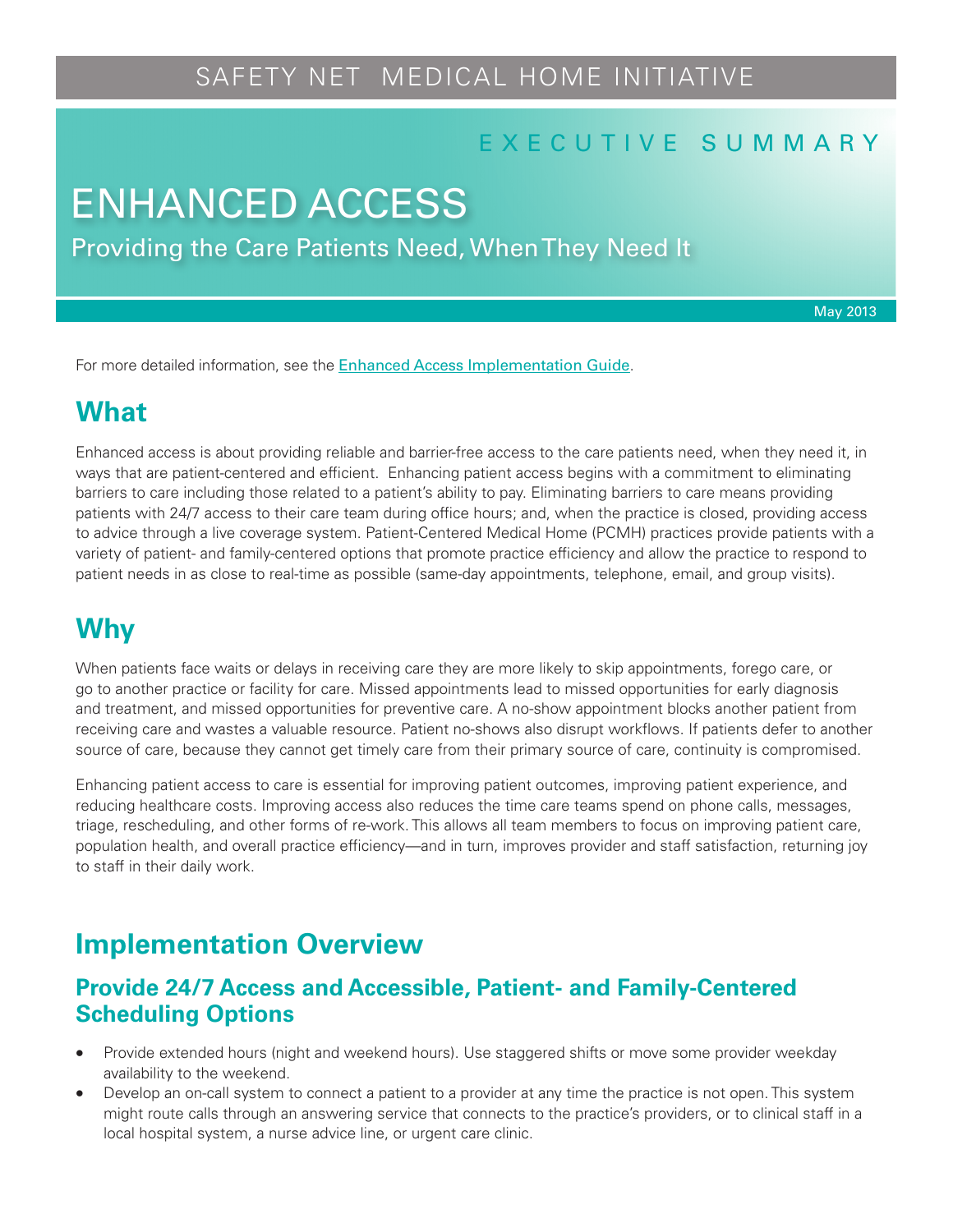Invest in health information technology that allows patient information to be securely available to the on-call provider, enables real-time documentation, and ensures that after-hours care recommendations get back to the primary team immediately.

### **Reduce Barriers to Care**

- Help patients attain health insurance coverage through eligibility screening and enrollment assistance. Use dedicated and trained staff, separate registration work from the first office visit, and track renewal/expiration dates to prevent churn.
- Assess and address transportation barriers and provide alternatives to in-person visits.

## **Balance Supply and Demand**

To ensure access over the long-term, a practice must be able to balance supply and demand on a daily basis. This requires clear access goals and tactics to deal with the variations that occur on a day-to-day basis (e.g., provider out ill).

- Demand is the known and anticipated needs of patients for care.
- Supply is the amount of something, typically the number of staff that are available, the number of providers, the number of appointment slots, or the number of hours of service.
- Capacity is the ability of a practice to provide care for patients.

#### **Increase Capacity**

- Use care teams. A well-designed and practiced care team is better able to provide for patient needs than equivalent staff working outside of a team context. To learn more about care teams, see the [Continuous and](http://www.safetynetmedicalhome.org/sites/default/files/Implementation-Guide-Team-Based-Care.pdf) [Team-Based Healing Relationships Implementation Guide](http://www.safetynetmedicalhome.org/sites/default/files/Implementation-Guide-Team-Based-Care.pdf).
- Reduce no-shows. Ask patients why they do not keep appointments and address the root causes.
- Provide same-day and next-day appointments to meet patient need in real-time.
- Work more efficiently. Increase scheduling efficiency by reducing the number of appointment types and times. Conduct a workflow analysis to find areas of wasted time.
- Use telephone, email, and group visits to meet patients' needs and promote efficiency.

## **Shift Supply to Cover Gaps**

- Examine data for trends and identify predictable events that interfere with daily workflow (e.g., provider out following labor/delivery). Look for daily or seasonal fluctuations in patient need.
- Address recurring imbalances between supply and demand (e.g., patient needs are high on Friday afternoon when providers take time off). Revise provider and care team schedules to match patient demand.
- Develop coverage plans that allow the practice to prepare for predictable events that limit supply, such as provider vacation. Ensure that patients' needs are met before providers take a scheduled absence.
- Develop contingency plans and ensure all staff know when and how to move to "Plan B" when an ad hoc gap occurs, such as when a provider falls ill.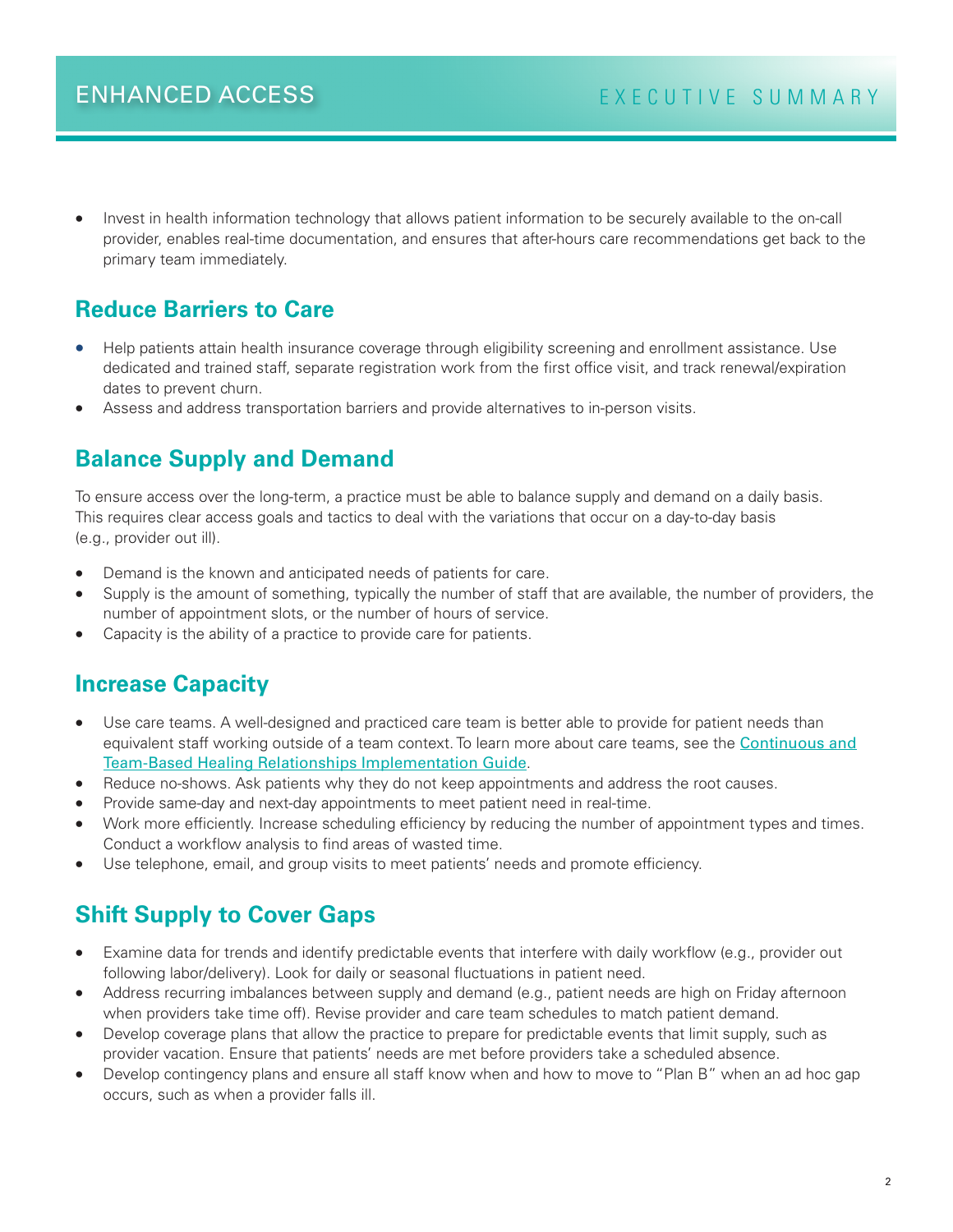#### **Decrease Unnecessary Demand**

- Foster continuity to develop trust between patients and their providers. This can reduce unnecessary follow-up calls and visits.
- Max-pack visits by encouraging providers and care teams to explore issues beyond the immediate presenting problem.
- Extend revisit intervals to open up appointments for other patients.
- Provide alternatives to traditional face-to-face visits such as group visits, nurse follow-up visits, and phone or email visits. Explore the option of a patient portal.

# **What Progress Looks Like: PCMH-A Level A**

The PCMH-A is a self-assessment tool to help practices understand their current level of "medical homeness," identify opportunities for improvement, and track their progress toward practice transformation. It is also a learning tool that can help start conversations within a practice about patient-centered care. The PCMH-A is scored on a 1–12 scale, which is divided into four Levels (D, C, B, and A). A "Level A" item score indicates that most or all of the critical aspects of the key change addressed by the item are well established in the practice. An overall Level A score indicates that the practice has achieved considerable success in implementing the key design features of the PCMH.

# **Level A PCMH-A Items**

For more information, see the **[Patient-Centered Medical Home Assessment \(PCMH-A\)](http://www.safetynetmedicalhome.org/sites/default/files/PCMH-A.pdf)**.

- **27. Appointment systems…**are flexible and can accommodate customized visit lengths, same-day visits, scheduled follow-up and multiple provider visits.
- **28. Contacting the practice team during regular business hours...**is accomplished by providing a patient a choice between email and phone interaction, utilizing systems which are monitored for timeliness.
- **29. After hours access…**is available via the patient's choice of email, phone or in-person directly from the practice team or a provider closely in contact with the team and patient information.
- **30. A patient's insurance coverage issues…**are viewed as a shared responsibility for the patient and an assigned member of the practice to resolve together.